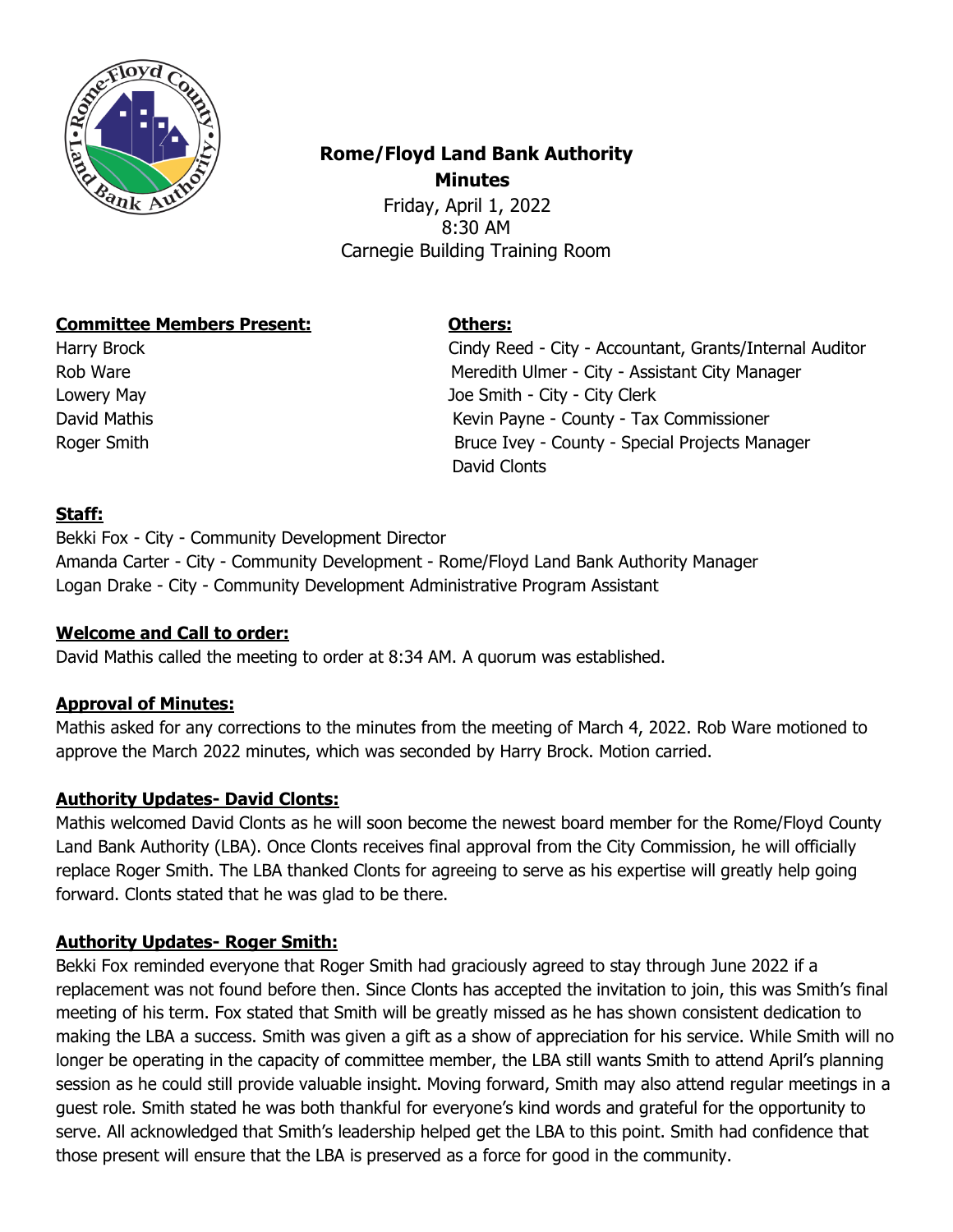# **Authority Updates- Planning Session with the Center for Community Progress (CCP):**

Fox updated everyone on progress concerning the upcoming planning session. She briefly explained how the LBA felt it would be wise to seek advice from a subject matter expert. Staff invited representatives from CCP to attend as they are the nation's leading nonprofit on land banking. CCP accepted the invitation and is preparing a proposal regarding facilitation and technical assistance. CCP opened a Georgia office as they believe the Georgia Association of Land Bank Authorities (GALBA) to be the fastest growing network of land banks in the country. Two individuals, who have visited the LBA before, will be there: Sara Toering, Senior Fellow and Odetta MacLeish-White, Director of Georgia Initiatives. CCP has provided a scope of work and cost estimate worth \$9,740.00. Fox reminded everyone the session would qualify as an ARPA eligible expense. Staff and CCP have already engaged in pre-planning phone calls with more to come. Amanda Carter has drafted a planning session outline addressing desired outcomes, goals, and discussion topics. To be ready by the tentative date, MacLeish-White wants to review the LBA's Intergovernmental Agreement, policies and procedures.

At the Session itself, CCP would do the following: give a presentation, lead discussion, explain what the LBA is authorized to do, tell success stories from other LBAs, and run through potential scenarios. In order to understand each board member's thoughts and goals for the LBA, she also desires to have a 30-minute phone call per person. After the Session is over, CCP will provide both follow-up phone calls and on-going technical assistance. In total, accepting CCP's current offer would help the LBA achieve its future goals. The planning session is tentatively scheduled to be held in the Sam King Room of Rome City Hall/Auditorium on April 21, 2022, from 09:00 AM to 1:00 PM. Lunch will be provided. Fox explained that Clonts has indicated he would attend. J.R. Davis and LaDonna Collins may not be formally adopted as board members by that time but are still planning to attend. The request for said adoption has been submitted to the County but no confirmation has taken place.

Discussion was had concerning the scope of work. Ware asked if the session would be generic or tailored to local needs. Fox confirmed that CPP has researched relevant local characteristics, such as demographics and housing needs assessments.

Funding the cost was discussed. Regarding local ARPA funding, the LBA asked the City and County for \$1 million apiece. The City has approved the ask but the County has not committed to allocation yet. The approved funds are already in the City's account and the LBA will be reimbursed for any money spent. Regarding the status of the ask made by GALBA, the State has unfortunately not announced their decision yet. City funds must be spent inside City limits. There was some concern as to how the LBA would make sure that funding sources stay separate if the County or GALBA decide to allocate. Cindy Reed reassured everyone that any confusion would likely be mitigated by having separate accounts.

Carter reminded everyone that the planning session will provide the LBA with multi-year value. The lessons learned from CCP will be instrumental in drafting a multi-year strategic plan. After final discussion, the board acted as follows:

• Harry Brock motioned to approve the cost of LBA planning session services provided by CPP, which was seconded by Roger Smith. Motion carried.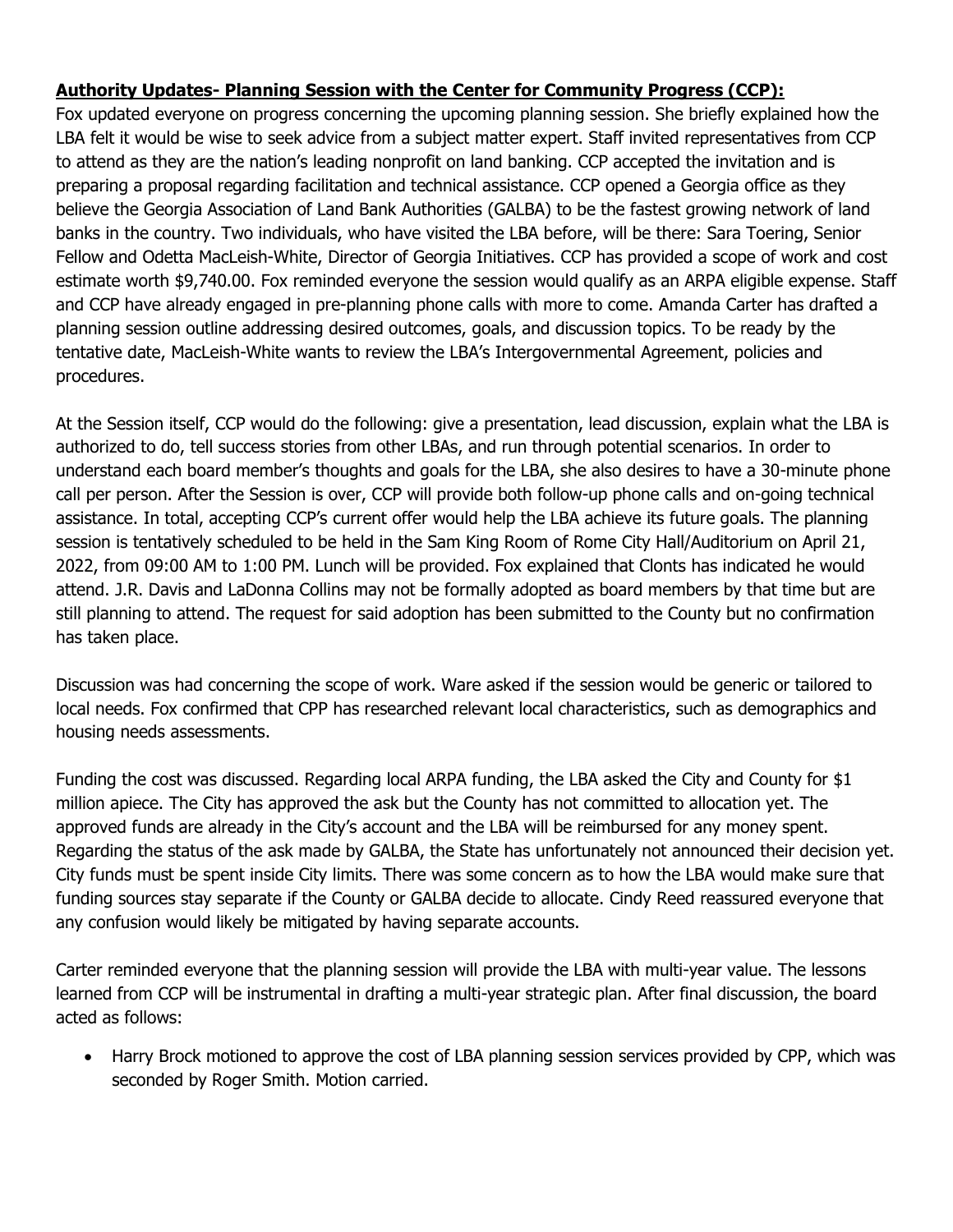# **Authority Updates- Property Transactions:**

Carter provided updates on closings regarding recent property transactions. Purchasers have closed on the following properties: 303 Ross Street (J13J021), 0 Nixon Avenue (I14Z029), and 106 Brookwood Avenue (I13X291). Sherrell Smith has still not come by the office to sign her sales contract for 0 King Bee Circle (J13I029. As previously requested by the board, Smith's contract will be cancelled if she does not show up by the April  $1<sup>st</sup>$  deadline. Staff would then repost the property and market again. Updates will be given later.

Carter then updated everyone on progress involving quiet title action. Attorney Newton is working on completing the following: 410 Hardy Avenue in mid-March, 1 Orchid Place in late March, and 712 E. Boundary Street in early April. Branham Avenue and 7 Forsyth Street will be completed beyond April, possibly early May.

Carter stated that 330 Ross Street (J13J048), which does have a house on it, is currently in the process of being redeemed through the services of Attorney Trey Newton. Redemption will cost \$5,878.33 but that money would come back to the LBA. Considering the property does not have a clear title, Brock suggested an alternative. He explained that an opportunity exists for the LBA help them clear the title if they can provide an estimated timeframe of what they plan to do with the property. Many in attendance thought it was an idea worth exploring. Fox mentioned Code Enforcement has received complaints about the house. If the owner does keep the property, they will immediately have to deal with these issues or most likely end up in the same position as before. While the previous owner has not been responsive to conversation requests in the past, Attorney Newton might have more luck. The LBA stated that it must be determined whether the time period for foreclosing on the right to redeem has passed yet. If the time period has passed, the LBA is officially the owner and can even sell it back to them. Fox stated she will speak with Attorney Newton about this situation. Updates will be given. A decision will be made later.

# **Authority Updates- GICH Retreat:**

Fox provided an update on the Georgia Initiative for Community Housing (GICH) Retreat. Fox and Carter recently attended the retreat held in Cartersville, GA as representatives of the Rome-Floyd Housing Team. By participating as GICH alumni, Rome-Floyd County can obtain extra points towards grant applications and lowincome housing tax credits. Fox stated they attended a training class ran by the Georgia Department of Community Affairs (DCA). DCA too has a significant amount of ARPA funding that must be spent. DCA will have a low-interest loan program up and running by the end of this Summer. Each developer would be loaned 40% of funds needed totaling between \$500,000 and \$2 million. In order to get the other 60%, one would also be given a letter to take to a bank. This would be a great opportunity for the LBA to leverage some funds considering DCA wants to give these loans to developers instead of municipalities. The LBA already has money in their account so it would be unnecessary to borrow money from a bank. Additional funds could be used to help the LBA build. DCA's portion could be paid back once built homes were sold. Developers or partners who normally would be financially unable to go up to 100% could now work with the LBA. Updates will be given as more is learned.

# **Financial Report:**

The financial report was distributed for review and given by Cindy Reed in Toni Rhinehart's absence.

#### **Discussion Items:**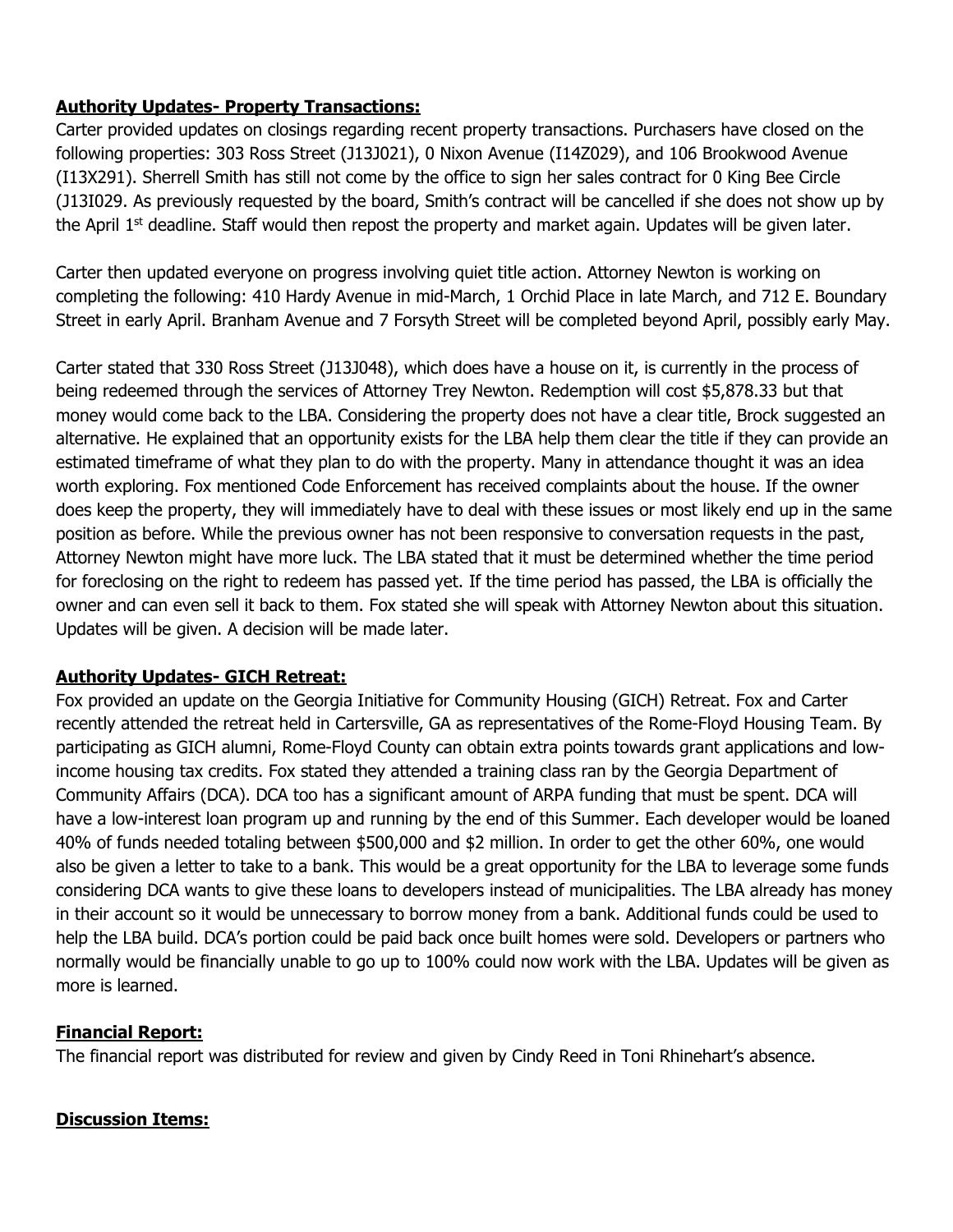#### **Board Member Discussion:**

Fox continued discussion on J.R. Davis and LaDonna Collins becoming LBA board members. Both individuals have already submitted required documents to the City and County. On April  $11<sup>th</sup>$ , the City Committee on Committees will vote to approve Clonts and Davis. The County meets April 12<sup>th</sup>.

#### **Intergovernmental Agreement Discussion:**

Fox read the language drafted for the amendments to the Intergovernmental Agreement. The LBA shall be composed of a board of directors comprised of seven members. Three members will be appointed by the City Commission, three members appointed by the County Commission, and one nominated member will be jointly approved by both Commissions. Terms will be staggered as such in that no more than one third or three members will end in the same year. There will be no consecutive term limits. Terms are structured by alphabetical order in the following three groups: two members will have a two-year term, two members will have a three-year term, and three members will have a four-year term. The board members shall be residents of the County and made employees of the respective parties. Any vacancy shall be filled for the remainder of the unexpired term in the same manner as the original appointment. Joe Smith confirmed that the City prefers their appointees to reside in the City, but the rule is flexible. Discussion was had on the amendments.

### **301/303 Walnut Avenue Lindale Discussion:**

Fox and Mathis mentioned the County and Code Enforcement are making a concentrated effort to clean up Lindale. 301/303 Walnut Avenue is a duplex/old mill house in which Code Enforcement has visited. The owners were two sisters, but one sister is deceased. The sister's estate was never probated. The sister's husband was alive at the time of her death so technically everything would have gone to him. He, however, did not probate or have a written will. This couple's side of the duplex thus went to their three children. Unfortunately, the title will be complicated.

Code Enforcement is giving out Fox's contact information to owners when they say they are unable to afford demolition or court citation. Considering Code Enforcement is attempting a soft approach, working with the LBA can be an excellent alternative. Fox stated that she received a phone call from the owner. The owner was unsure of her options. Fox asked if she wanted to sell or donate the house. After visiting the property site, Fox determined that the home unfortunately cannot be saved but the lot itself is in decent condition. Chief Building Official James Martin confirmed Fox's findings upon reviewing site photos.

A demolition contractor visited the site and gave an estimate. If Asbestos removal is unnecessary, the cost would be \$13,000.00. If Asbestos is found, it will likely cost an additional \$1,000.00 in order to transport waste to a specialized landfill. Testing for Asbestos could be too dangerous. Bruce Ivey stated that the home likely has plaster instead of Asbestos. An option considered was to contract out the County's standard demolition team. They could complete the demolition but not the remediation. Mathis emphasized the importance of figuring out a solution as leaving the home in its current state would continually cause issues. He mentioned it is located within very close proximity to a school with a lot of foot traffic. The family will likely need to hire an attorney to help them figure out a solution as they probably cannot afford to probate. Fox asked if the LBA wanted to purchase the home for \$2,000.00 in the hopes that a test would find no Asbestos. The County could then tear it down and the LBA pays the landfill cost. Everyone, including the owner, would benefit from this option. The LBA could draft a sales contract for a certain amount of dollars with the requirements she has to meet up front. This way, she would not be forced to probate. The owner could use Attorney Richardson. The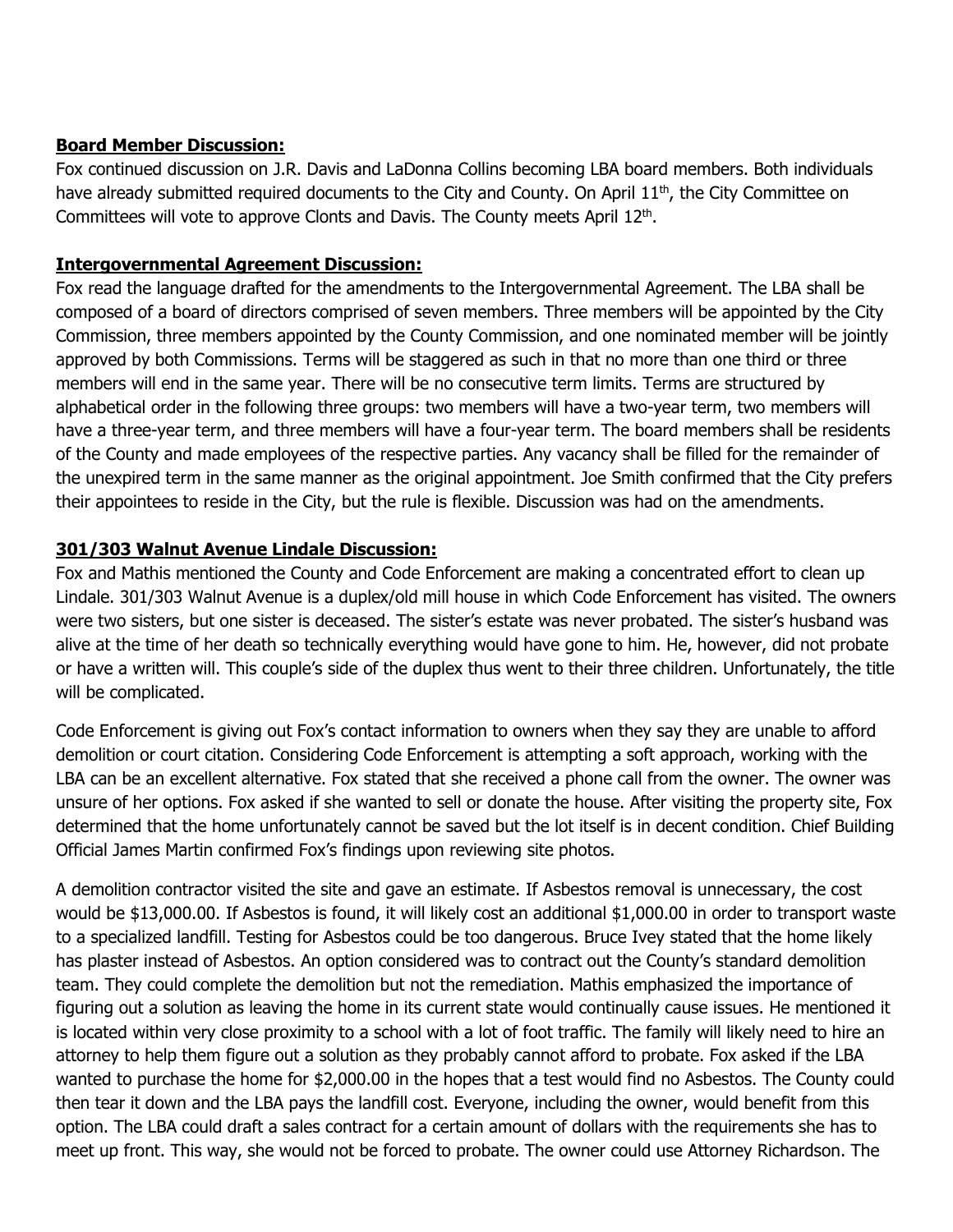owner has reached out to the three children, and they said they would sign the documents. If the house were torn down, it would be a great start towards rebuilding the area. The LBA decided to table the discussion until May where action can take place. Fox asked if there was consensus for her to move forward with the following: ask Code Enforcement for an extension on the property, have another discussion with Betsy O'Neal about Attorney Richardson's suggestions for the owners, check taxes, and speak with the County about possible demolition. The board confirmed this to be so.

### **South Rome Alliance/House Plans Discussion:**

Fox led a discussion on the plan to bid out three CHIP build single family home projects through the City and South Rome Alliance (SRA). The LBA previously voted to donate two of the properties, 1 Orchid Place and 604 Pennington Ave, to SRA for CHIP home sites. The properties have not been transferred to SRA yet. The LBA previously gave them 232 Pennington Avenue. The three lots went out to bid for new housing. Two bidders came in, "Eleven Twelve" and "Cargle Brothers." When CDD and SRA previously used Cargle Brothers to build homes on Peachtree, a ranch style plan was \$98k. These same plans, however, now come in at \$160k each. Fox added that two different cottage style options were bid out. The square footage is the same for both at around 1000 sq ft. The results were 2 bed/1 bath at \$141k and 2 bed/2 bath at \$161k. Considering these prices are significantly high and the intended funding source has an income cap, lenders told staff that the odds of anyone qualifying is extremely low. Unfortunately, SRA has no other option to build these houses. Fox told Executive Director Jake Hager to tell SRA's board that they might not receive the lots depending on the high prices. SRA said they would allow the LBA to retain the two lots and then sell 232 Pennington Avenue back for the amount they invested in the title: \$5,000. Ware posed an alternative option. The LBA could counter the \$5,000 offer and ask for 232 Pennington to be given back to the LBA. Many members were in agreement. 604 Pennington has clear title, and 1 Orchid Place is in the process of doing so. These two lots are easily developable whereas handling 232 Pennington's topography would likely prove to be challenging. Fox stated that action does not need to be taken as a decision can be made at the planning session.

#### **Other Discussion:**

While Fox hoped to discuss house plan options and the LBA's mission statement, time was unfortunately running out. The discussion will take place on a later date.

#### **Property Purchase Requests:**

Fox presented the applications for property acquisition through the Land Bank Authority. The applications were discussed, and the outcome is listed as follows:

# • **13 North McLin Street (J14L037)**

Fox reminded everyone the LBA completed a Judicial-In-Rem Foreclosure on 13 North McLin Street (J14l037) and was deeded the title. The Board previously took action to acquire this lot and then donate it to the Boys and Girls Club of Northwest Georgia (BGCNWGA). The property is adjacent to the BGCNWGA Main Office. BGCNWGA has requested the lot be donated. A home previously resided on the property, but it has been since torn down. Since this vacant lot is likely undevelopable, the goal will be to provide more greenspace. They have an attorney on their board who would handle the closing costs for free. Considering the Board had already approved the donation process, the LBA just needs to finalize the transaction to move this property to them. Discussion was made. The Board acted as follows:

 $\circ$  Roger Smith motioned to approve finalizing the transaction to donate parcel J14L037 to the Boys and Girls Club of Northwest Georgia, which was seconded by Lowery May. Motion carried.